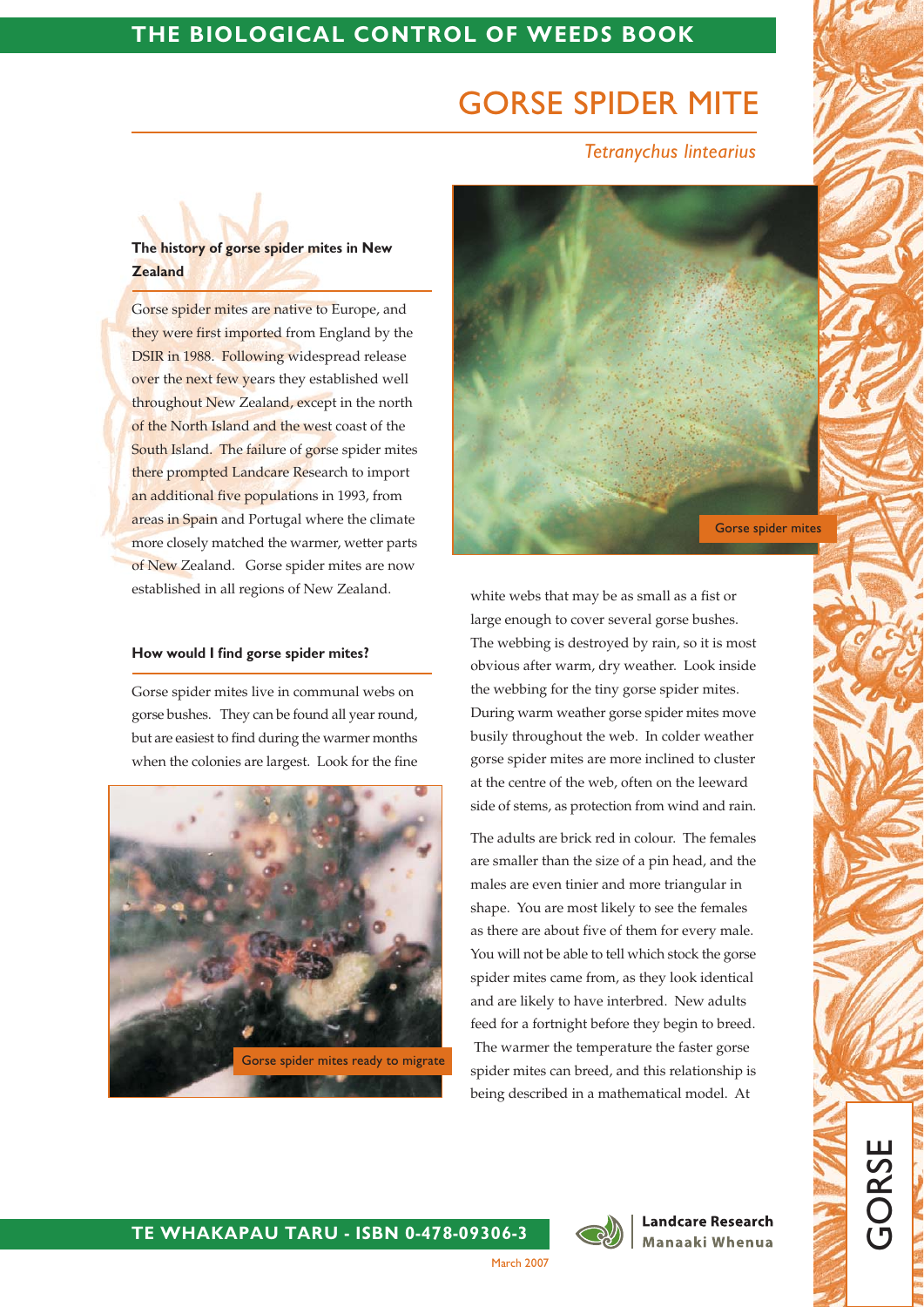

15°C the entire life cycle takes about 6 weeks, and at 23°C about half this time.

If you have a magnifying glass look for clusters of tiny round brownish eggs tucked in close to the gorse stems. Do not confuse the eggs with the much smaller black specks of frass (droppings). Each female can lay 30-40 eggs, usually at the rate of one per day. The eggs hatch after about a fortnight and moult through 6 juvenile stages (you may see the cast off white skins in the webbing). Juveniles are smaller and more orange in colour.

You may also see two predators that attack gorse spider mites. One is a small (about 2 mm long) black ladybird (Stethorus bifidus) that was accidentally introduced to New Zealand many years ago. The other is a mite (Phytoseiulus persimilis) that was intentionally introduced to New Zealand to attack pest mite species in orchards. These predatory mites are slightly larger and paler than adult gorse spider mites.

Gorse spider mites are easy to differentiate from other gorse biocontrol agents or insects on gorse.

See Gorse colonial hard shoot moth, Gorse pod moth, Gorse seed weevil, Gorse soft shoot moth, Gorse thrips, Native insects that damage gorse.

## How do gorse spider mites damage gorse?

Gorse spider mites have sucking mouthparts that pierce the walls of individual gorse foliage cells and extract the cell contents. Even if the mites are no-longer present you can see where they have been feeding, as the foliage looks bleached (or even brown). Growth is reduced, and flowers may be aborted.

#### Will gorse spider mites damage other plants?

No, gorse spider mites will only damage gorse. Do not be fooled by another closely related species of mite that looks almost identical to gorse spider mite. These gorse spider mite lookalikes have recently been recorded in New Zealand on species of Coprosma, and may attack other plant species as well.

See Insects commonly mistaken for biocontrol agents.



#### How effective are gorse spider mites?

When present in large numbers gorse spider mites can cause considerable damage to gorse plants. The shoots that the mites have fed on are the worst damaged, but the growth of the entire bush may be affected. One study showed that if gorse spider mites attack a bush for only 1 year then the growth of the bush is stunted during that year, but it is able to recover and grow normally the following year. However, if gorse spider mites remain on a bush in large numbers for several years then the damage is more permanent. Whole shoots may be killed, and the bush cannot recover as quickly once the mites leave. In another study, bushes attacked by gorse spider mites for 2 successive years were on average 20% lighter than undamaged bushes. Although superficially they looked similar in appearance they were much less dense.

In theory, if gorse spider mites attack for long enough then they would eventually kill gorse bushes, but in practice this does not usually